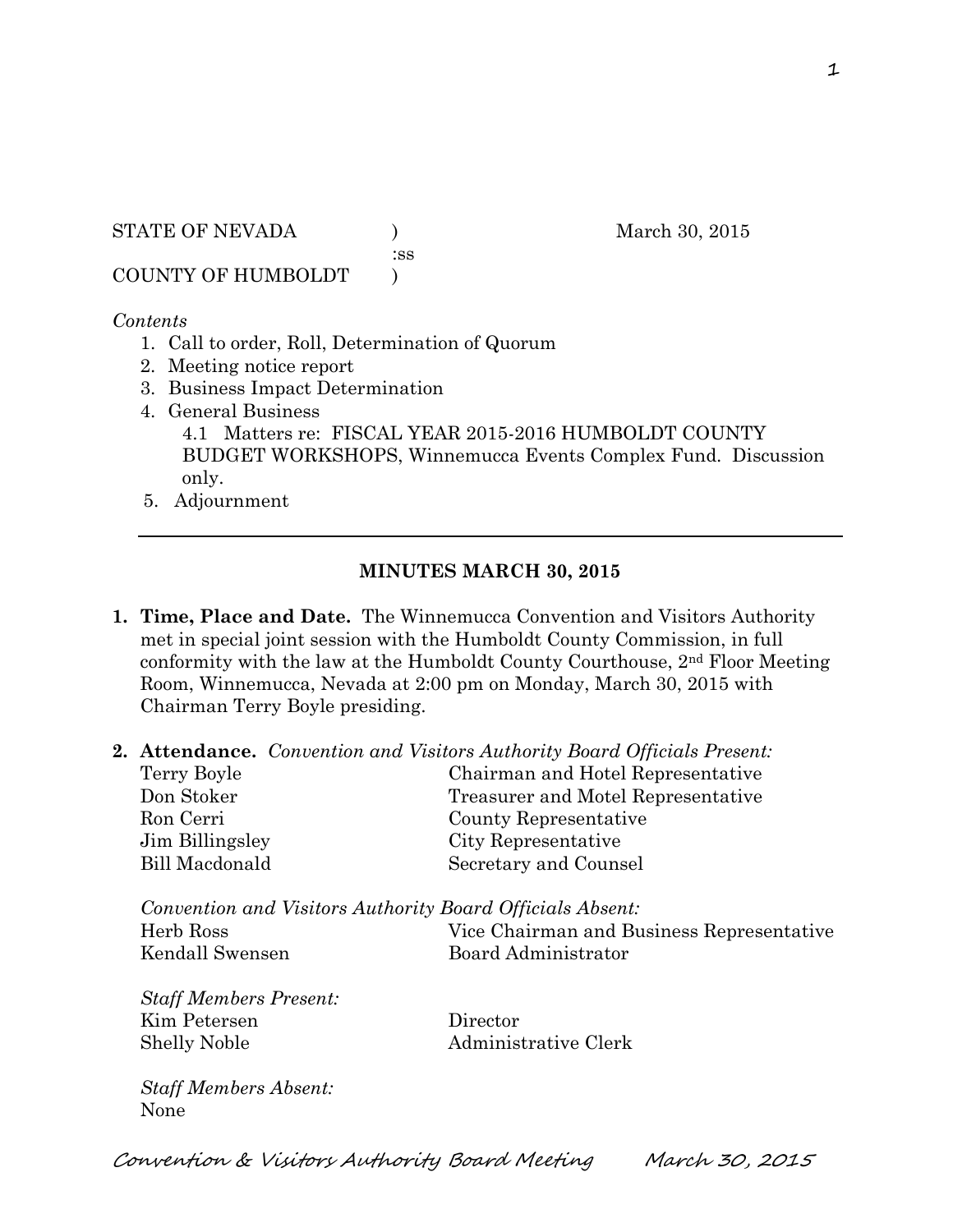**3. Business Impact Determination.** After review of the March 30, 2015 agenda, and report by Counsel that he saw nothing in the Agenda requiring a business economic impact study or statement, *Don Stoker made a motion that no proposed agenda item is likely to impose a direct and significant economic burden on a business or directly restrict formation, operation, or expansion of a business. The motion carried, 4-0.*

## **4. General Business.**

**4.1 FISCAL YEAR 2015-2016 HUMBOLDT COUNTY BUDGET WORKSHOPS, Winnemucca Events Complex. For discussion only.**  Before addressing the entire Ag #3 budget, Kim wanted to discuss an expansion to the Event Center that is included in the Ag #3 budget request. WCVA members are at this hearing today to show their support for this project. They voted at their last meeting to match the Ag #3 request, \$800,000, for a total estimated cost of \$1,600,000. Kim reiterated to the commissioners that the Event Center was constructed at a time when the local economy was suffering, much like it is now. But since its completion 14 years ago, the Event Center has been very good for the entire community and has exceeded expectations. Included in the WCVA Annual Report from two years ago are some statistics that show since the construction of the Event Center, the fairgrounds has contributed over \$5 million to the local economy and has attracted over 45,000 people per year. A lot of this is during the traditionally slow winter months. We are now at a point where we need to increase the size to accommodate larger events, as is seen every year during Ranch Hand Rodeo when there are problems as the concessionaire tries to handle the crowds. There would be an additional kitchen/bar area and ADA restrooms, as well as seating for approximately 230 people. The proposed design would be approximately 6,700 square feet, on the west end of the building and could be used in conjunction with large events but could also be rented as a "stand alone" facility for private parties. Having this additional space would allow us to seek new events that require private areas for meetings, hospitality rooms, etc. At the WCVA meeting last month there was a discussion about including showers in this expansion. Showers were included in the original building design but were eliminated to reduce costs. The WCVA feels that we need to include them in this expansion so that we can attract athletic tournaments who have a need for showers and private meeting space. Don Walton, Assistant Athletic Director at Lowry High School, John Brooks, Lowry Wrestling Coach and Jim Billingsley all spoke in support of this expansion and for the need for showers. Mr. Billingsley also noted that there has been some discussion at the NIAA about holding all the northern state wrestling tournaments here, instead of alternating with Reno each time the tournament is scheduled to be held in the north. It was noted that this request does not require Humboldt County General Fund monies. The funds would come from the Ag #3 ending fund balance that is funded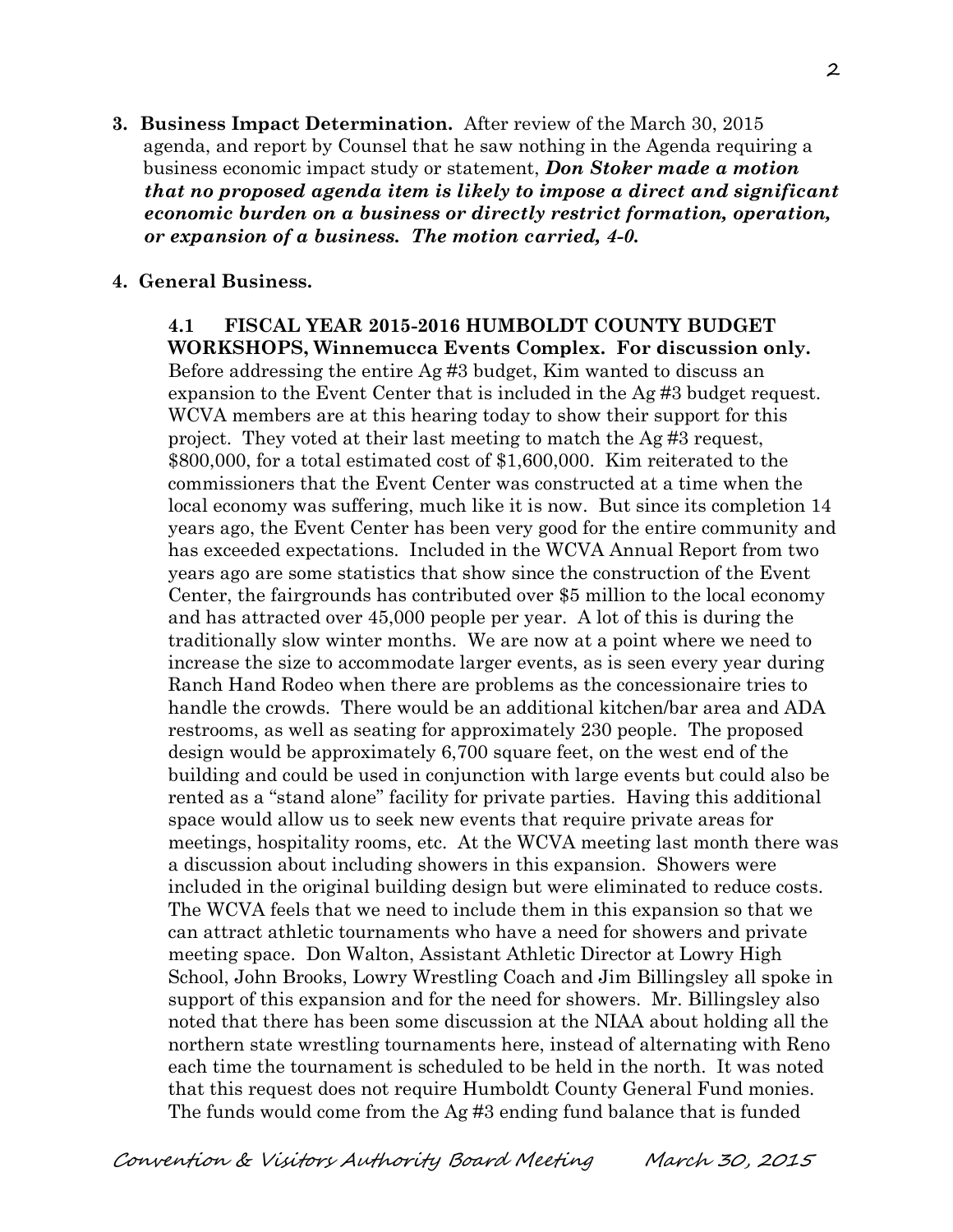with room tax proceeds and other tax proceeds. Commissioner French made a motion to accept the Ag District #3's request for \$800,000 from their ending fund balance to be used for the expansion of the Event Center at the Winnemucca Events Complex. The commissioners all voted to approve.

## **5. Regular Business. Next Meeting. The Board confirmed the next regular meeting date of Wednesday, April 22, 2015, 4:00 pm.**

**6. Adjourn.** *Jim Billingsley made a motion to adjourn this meeting. Motion carried, 4-0.* The meeting was adjourned at 3:15 pm to the next regular meeting, or to the earlier call of the Chairman or to the call of any three (3) members of the Board on three (3) working days notice.

Respectfully submitted,

Shelly Noble

APPROVED ON \_\_\_\_\_\_\_\_\_\_\_\_\_\_\_\_\_\_\_\_\_\_\_\_\_\_\_\_, 2015

As written\_\_\_\_\_\_\_\_\_\_\_\_\_\_\_

As corrected

Winnemucca Convention & Visitors Authority Board

Convention & Visitors Authority Board Meeting March 30, 2015